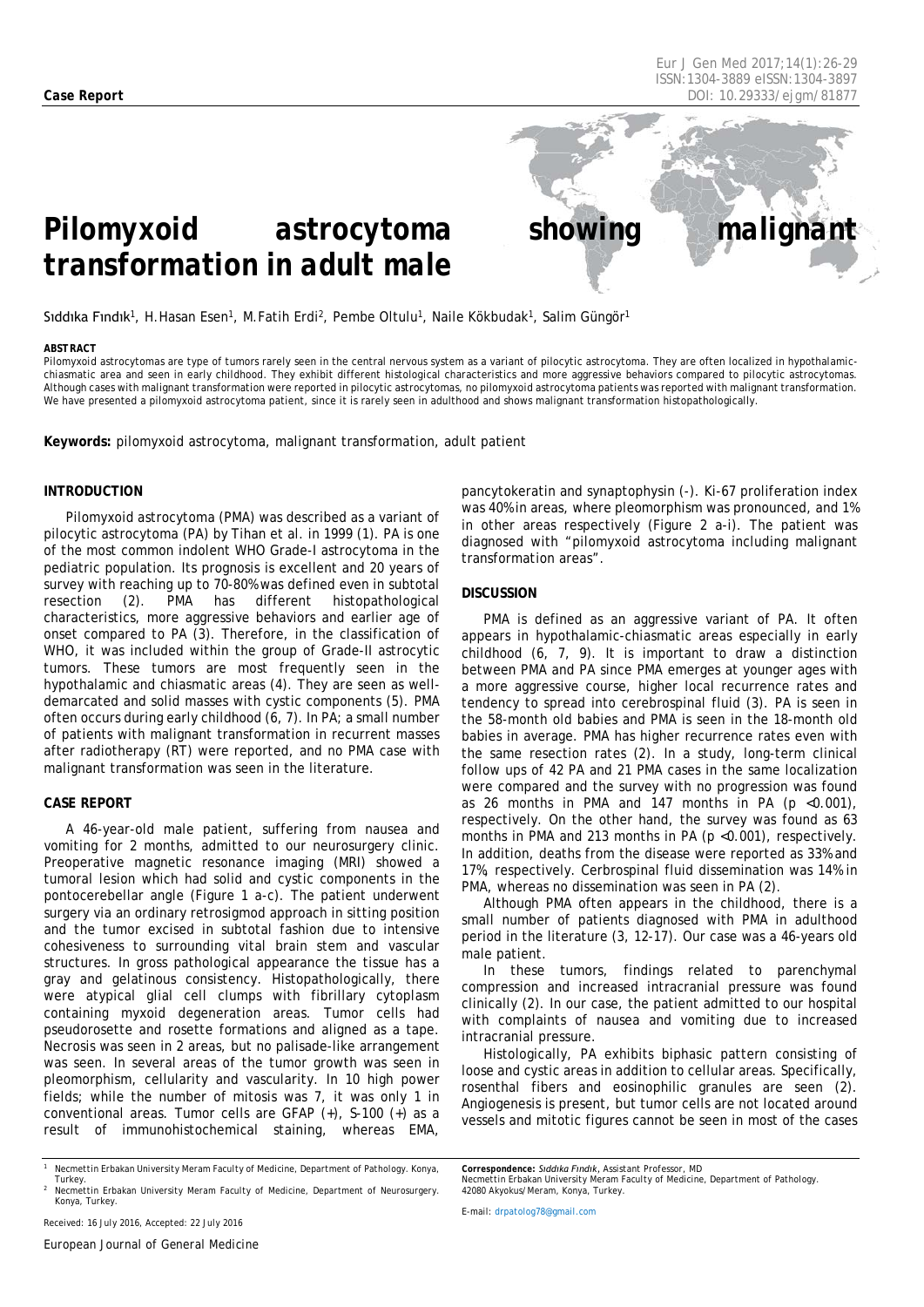

**Figure 1:** *Preoperative magnetic resonance imaging (MRI) scans. a T2-weighted axial MRI section shows a [heterogeneous](javascript:void(0)) hyperintense lesion which contain solid and cystic areas at left ponto-cerebellar angle. The lesion significantly compresses the fourth ventricle and brain stem, also surrounds the basilar artery but not spread to internal acustic canal. b Contrast enhanced axial T1-weighted MRI section shows irregular enhancement. c T1-weighted coronal MRI section with gadolinium shows irregular enhancement and heterogenous hyperintense and hypointense areas within the lesion with brain stem compression*



**Figure 2:** *Representative pathological images of the tumoral lesion. a tumoral lesion (H&E x100). b The arrow indicate the rosette formation (H&E x200). c The arrows indicate a necrosis area (H&E x100). d In some regions the lesion shows 40% Ki-67 positivity (x100). e The lesion shows 1% Ki-67 positivity in some areas (x100). f Positive immunostaining for S-100 (x100). g Positive immunostaining for GFAP (x100). h Negative immunostaining for synaptophysin (x100). i Negative immunostaining for EMA (x100)*

(2, 5). On the other hand, PMA exhibits monomorphic patterns. In the myxoid ground, piloid cells have angiocentric arrangements and they create pseudorosette-like structures around the vessels. There are no rosenthal fibers and eosinophilic granules (10). Tumor cells show positive expression with GFAP, S-100 and vimentin immunohistochemically (4).

In PA, the cases reported with malignant transformation can be seen. In a publication, histologically increased cellularity, cellular atypia and extensive necrosis in PA was defined as malignant transformation (19). According to some publications, malignant transformation is mostly seen after RT treatment and radiation is a key factor in malignant transformation (8). In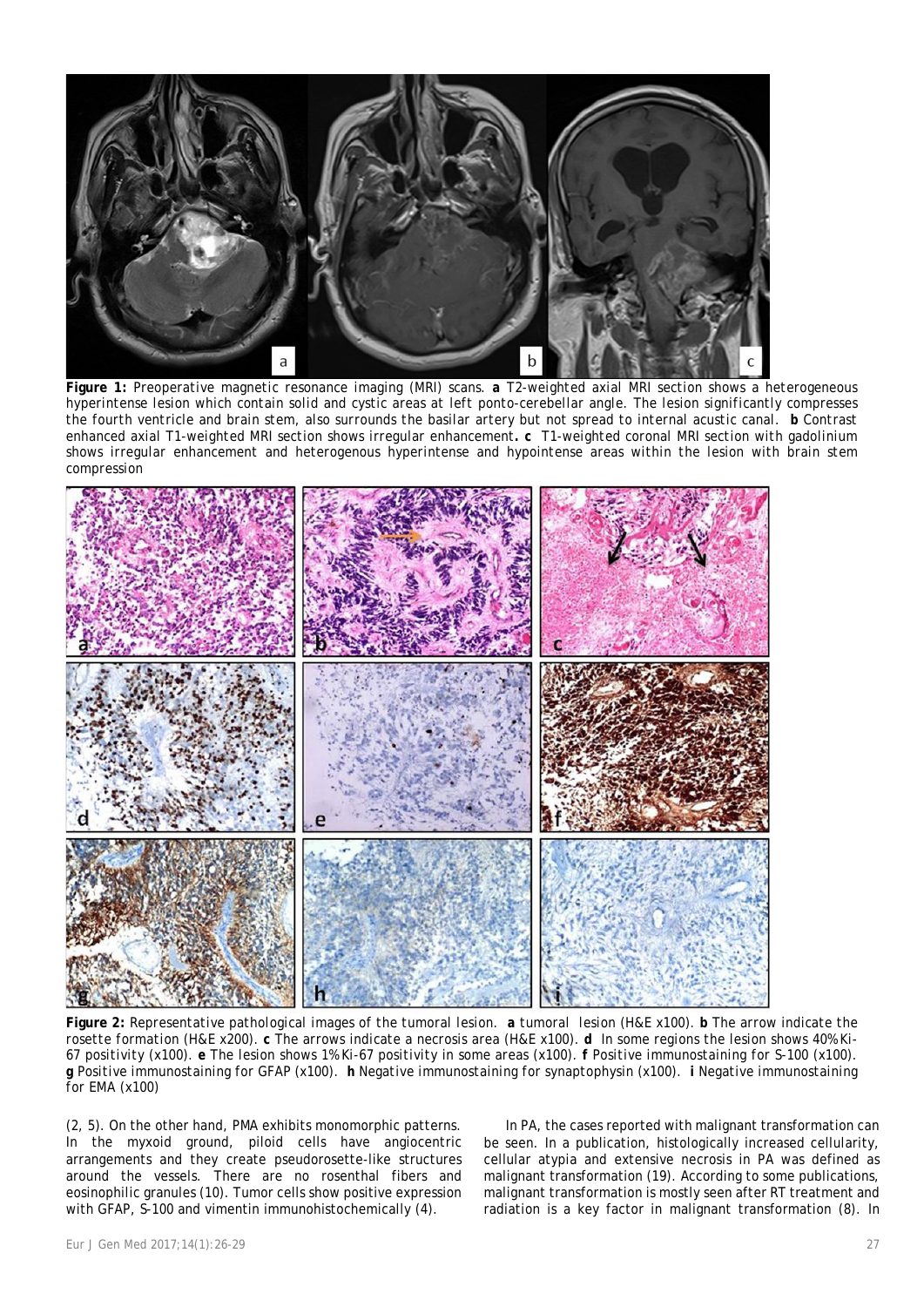another article, anaplastic characteristics were identified in 34 of 2200 PA cases and only 4 of these patients had a history of RT. Therefore, RT therapy was not considered to be an effective factor by itself. In the same article, malignant transformation in PA with no history of RT was considered to be a controversial issue and it was emphasized that the underlying mechanisms should be clarified (20).

The poor prognostic indicator necrosis in gliomas, mitotic figures and vascular proliferation are rare in PMA (11). No PMA case with malignant transformation was found in the earlier studies in the literature. In PMA cases in the literature, Ki-67 index ranges from 2% to 20% (4). Only 1 case was reported with 40% Ki-67 index and focal necrosis and mitotic activity was also seen in the case, but the number of mitosis was not mentioned (18). In our case, Ki-67 index was 40% in areas defined as malignant transformation and it was 1% in conventional areas. In these areas, there is a hypercellularity, increased vascularity and cellular pleomorphism. Also necrosis was observed in 2 areas and 7 atypical mitosis were identified in 10 high power fields.

Gianni et al. emphasized that the Ki-67 indexis important to determine tumor grades and prognosis in astrocytomas. On the other hand, they have emphasized that Ki-67 is not sufficient alone in prognostic factors and histopathological characteristics are also important (21). In line with these findings; we have

### **REFERENCES**

- 1. Tihan T, Fisher PG, Kepner JL, et al. Pediatric astrocytomas with monomorphous pilomyxoid featuresand a lessfavorable outcome. Journal of Neuropathology and Experimental Neurology. 1999;58:1061–8.
- 2. Komotar RJ, Mocco J, Carson BS, et al. Pilomyxoid astrocytoma: A review. Med Gen Med. 2004;6(4):42.
- 3. Komotar RJ, Mocco J, Zacharia BE, et al. Astrocytoma with Pilomyxoid features presenting in an adult. Neuropathology 2006;26(1):89‑93.
- 4. Scheithauer BW, Hawkins C, Tihan T, VandenBerg SR, Burger PC. Pilocytic Astrocytoma. In: Louis DN, Ohgaki H, Weistler OD, Cavenee WK. WHO Classification of Tumors of the Central Nervous System. Lyon: International Agency for Research on Cancer. 2007;243– 4.
- 5. Komotar RJ, Mocco J, Jones JE et al. Pilomyxoid astrocytoma: Diagnosis, prognosis, and management. Neurosurg Focus. 15;18(6A):E7.
- 6. Clark GB, Henry JM, McKeever PE. Cerebral pilocytic astrocytoma. Cancer. 1985;1(56):1128-33.
- 7. Farwell JR, Dohrmann GJ, Flannery JT. Central nervous system tumors in children. Cancer. 1977;40(6):3123 32.
- 8. Parsa CF, Givrad S. Juvenile pilocytic astrositomas do not undergo spontaneous malign transformation: grounds for designation as hamartomas. Br J Ophthalmol. 2008;92:40-46.
- 9. Komotar RJ, Burger PC, Carson BS, et al. Pilocytic and pilomyxoid hypothalamic/chiasmatic astrocytomas. Neurosurgery. 2004;54(1):72-9.
- 10. Fuller C, Narendra S. Pilocytic astrocytoma and pilomyxoid astrocytoma. In: Adesina AM, Tihan T, Fuller CE, Poussaint TY. Editors. Atlas of Pediatric Brain Tumors. New York: Springer. 2010;5-8.
- 11. Johnson MW, Eberhart CG, Perry A et al. Spectrum of pilomyxoid astrocytomas: Intermediate pilomyxoid tumors. Am J Surg Pathol. 2010;34(12):1783–91.

diagnosed our patient with PMA showing malignant transformation by considering many characteristics such as cellular pleomorphism, hypercellularity, increased vascularity, presence of necrosis, high mitotic count and Ki-67 index as a whole.

There is no common consensus in the PMA treatment yet and they are managed like PA cases. Total resection of the tumor is applied as the primary treatment strategy. Adjuvant treatment (chemotherapy or radiotherapy) is applied in recurrence cases after total resection if there are neurological deficits after subtotal resection or there is even an asymptomatic increase in the residual tumor size radiologically after subtotal resection (22). There are also some other studies suggesting that adjuvant therapy should be applied after surgical resection due to more aggressive behaviors of PMA patients compared to PA cases (12). On the other hand, some studies suggest that adjuvant therapy should be applied by considering the age of patient and different characteristic symptoms of the disease (23).

Our patient has unfortunately died due to sitting position related air embolism for a month after surgery. And also could not receive adjuvant therapy in this one-month period. Therefore, the clinical data obtained after the surgery is insufficient and we need more clinical data and more work done in these cases.

- 12. Enting RH, van der Graaf WT, Kros JM, Heesters M, Metzemaekers J, den Dunnen W. Radiotherapy plus concomitant and adjuvant temozolomide for leptomeningeal pilomyxoid astrocytoma: A case study. J Neurooncol. 2006;80(1):107-8.
- 13. Fuller CE, Frankel B, Smith M, et al. Suprasellar monomorphous pilomyxoid neoplasm: An ultrastructural analysis. Clin Neuropathol. 2001;20:256-62.
- 14.Gottfried ON, Fults DW, Townsend JJ, Couldwell WT. Spontaneous hemorrhage associated with a pilomyxoid astrocytoma. Case report. J Neurosurg. 2003;99(2):416 20.
- 15. Jusué-Torre s I, Alcázar-Vaquerizo L, Gómez-Angulo JC, Navarro-Torres R, López-Serrano R, García-Miralles N. Leptomeningeal spread of an intramedullary cervical pilocytic astrocytoma: A case report and literature review. Neurocirugia (Astur). 2011;22(5):445-51.
- 16. Mendiratta-Lala M, Kader Ellika S, Gutierrez JA, Patel SC, Jain R. Spinal cord pilomyxoid astrocytoma: An unusual tumour. Journal of Neuroimaging. 2007;17(4):371-4.
- 17. Sajadi A, Janzer RC, Lu TL, Duff JM. Pilomyxoid astrocytoma of the spinal cord in an adult. Acta Neurochir (Wien). 2008;150(7):729-31.
- 18. Pruthi SK, Chakraborti S, Naik R, Ballal CK. Pilomyxoid astrocytoma with high proliferation index. 2013;8(3):243-6.
- 19. Shibahara I, Kawaguchi T, Kanamori M, et al. Pilocytic astrocytoma with histological malignant features without previous radiation therapy case report. 2011;51(2):144-7.
- 20. Rodriguez FJ, Scheithauer BW, Burger PC, Jenkins S, Giannini C. Anaplasia in pilocytic astrocytoma predicts aggressive behavior. Am J SurgPathol. 2010;34;147-60.
- 21.Giannini C, Scheithauer BW, Burger PC et al. Cellular proliferation in pilocytic and diffuse astrocytomas. J Neuropathol Exp Neurol. 1999;58(1):46–53.
- 22.Omura T, Nawashiro H, Osada H, Shima K, Tsuda H, Shinsuke A. Pilomyxoid astrocytoma of the fourth ventricle in an adult. Acta Neurochir (Wien). 2008;150:1203-6.